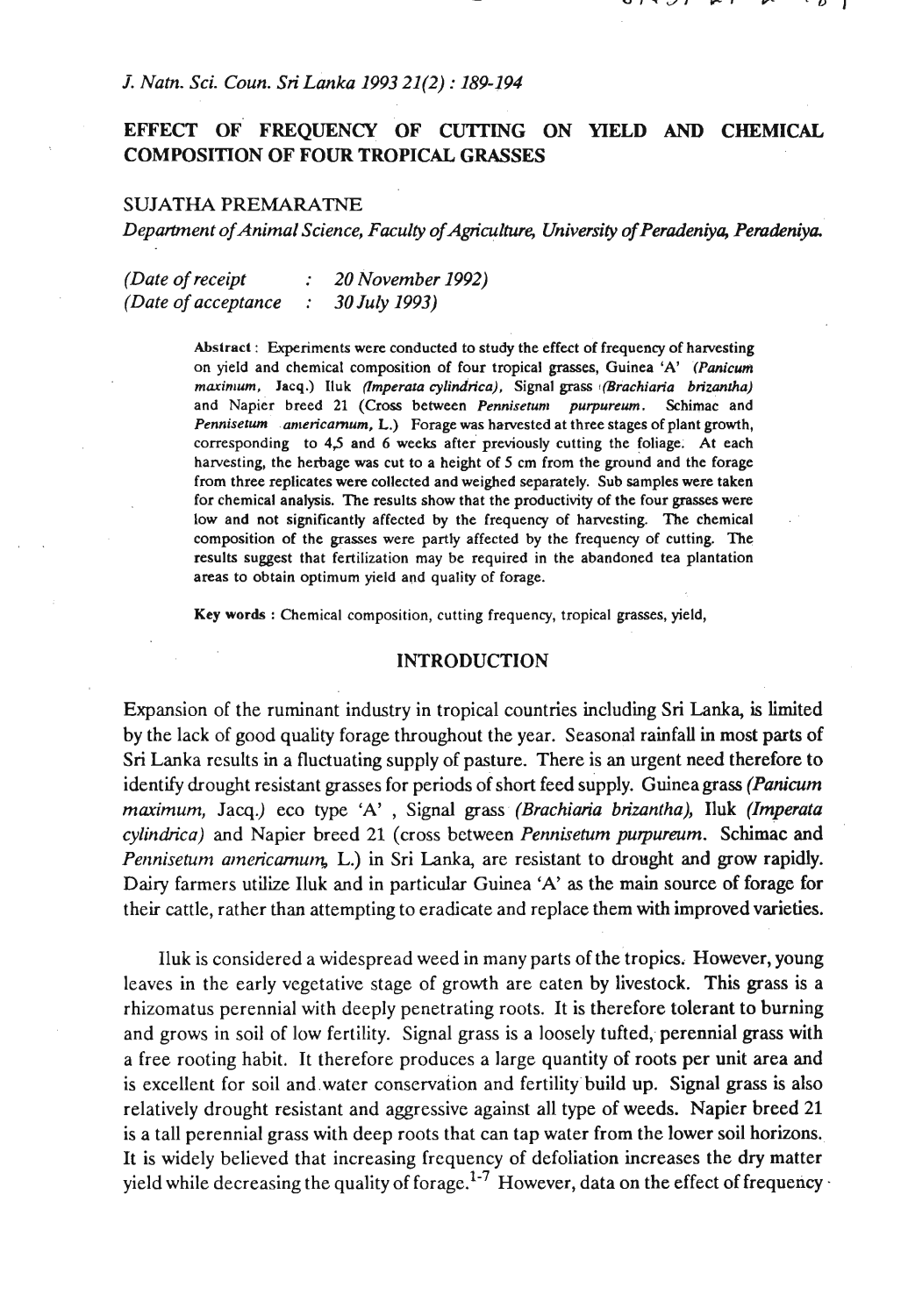of cutting on yield and quality of many tropical grasses are insufficient especially in abandoned tea plantation areas. The objective of the present study was to investigate the effect of frequency of harvesting on yield and chemical composition of four tropical forages in an abandoned tea plantation area.

#### **METHODS AND MATERIALS**

Four grasses namely Guinea 'A', Signal grass, lluk and Napier breed 21 were grown at the Mawela farm, University of Peradeniya, Peradeniya (longitude  $80^0$  29'E, latitude  $7^0$ 13'N, elevation 485 m) in reddish brown latasolic soil. This farm is established in an abandoned tea plantation and was not fertilized for about ten years.

Plots measuring 4x4 m for all four grasses were arranged in a randomized block design with three replicates. Forage was harvested at three stages of plant growth, corresponding to 4, 5 and 6 weeks after cutting the foliage. The grasses were cut uniformly with sickles to height of 5 cm from ground level prior to the commencement of the trial . Experiments were carried out for 12 month period (September 1989 to September 1990). When harvesting, the herbage was cut to a height of 5 cm from the ground and the forages from the three replicates collected and weighed separately. The sub samples taken were dried in an Unitherm oven at  $55^{\circ}$ C to a constant weight for determination of dry matter. All analyses were made on oven-dried grass samples that were ground to pass a 1 mm sieve. The samples were analysed'for moisture , nitrogen by Kjeldhal method, crude fibre and ash content according to Association of Official Analytical Chemists. ${}^{8}$  Data were statistically analysed by ANOVA, two factor factorial Method.<sup>9</sup>

#### **RESULTS**

Dry matter yield and chemical composition of four grasses as affected by frequency of cutting are presented in Table 1. Frequency of cutting did not significantly affect the dry matter yield of all four grasses. However, crude protein and ash content of Guinea 'A' grases were significantly decreased  $(P < 0.05)$  with increasing cutting interval. Increasing the cutting interval also resulted in an elevated crude fibre content in Guinea 'A' , Iluk and **NB** 21 gasses. Table 1 also presents the average yield of dry matter and the chemical composition of the four grasses. The highest dry matter yield was observed in Guinea 'A' whereas Iluk had the lowest. The crude protein and ash content in **NB** 21 and the crude fibre content in Guinea 'A' were highest, whereas Iluk recorded the lowest  $(P < 0.05)$  ash value.

The correlation coefficients between dry matter yield and chemical composition of all four grasses for different frequency of cuttings are shown in Table 2. According to this, positive correlation of crude fibre content and negative correlation of crude protein and ash content with dry matter yield were obtained.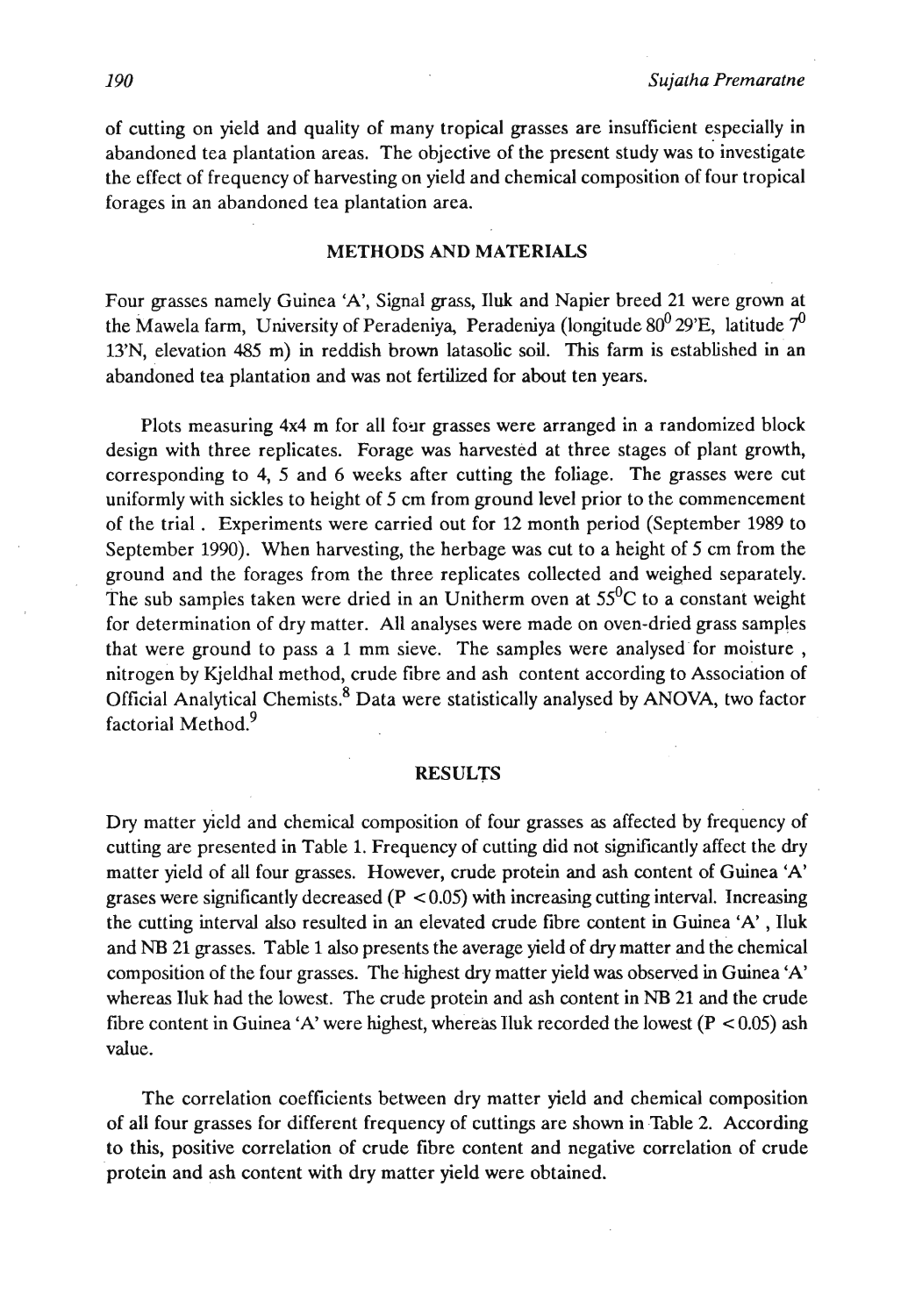| <b>Grass</b> | Cutting<br>interval | Dry matter<br>yield           | $\mathbf{C}$           | CF                     | Ash                   |  |
|--------------|---------------------|-------------------------------|------------------------|------------------------|-----------------------|--|
|              | weeks               | ton/ha/yr                     | $\%$                   | $\%$                   | %                     |  |
|              | $\boldsymbol{A}^*$  | $7.5 \pm 1.0$                 | $13.4^a \pm 0.4$       | $32.2^a \pm 0.7$       | $9.0^a \pm 0.2$       |  |
| Guinea 'A'   | $5$ **              | $6.3 \pm 0.8$                 | $13.0^a \pm 0.4$       | $33.5^b \pm 0.7$       | $8.6^b \pm 0.3$       |  |
|              | $6***$              | $6.6 \pm 0.9$                 | $10.7^{\rm b} \pm 0.6$ | $35.6^{\circ} \pm 0.8$ | $8.4^b \pm 0.4$       |  |
|              | Av.#                | $6.8^{\rm a} \pm 0.9^{\rm c}$ | $12.4^b \pm 0.3$       | $33.8^a \pm 0.5$       | $8.7^b \pm 0.2$       |  |
|              | $4^*$               | $6.3 \pm 0.9$                 | $10.8 \pm 0.7$         | $31.3 \pm 0.7$         | $5.9 \pm 0.2$         |  |
| Signal grass | $5$ **              | $4.3 \pm 0.6$                 | $11.3 \pm 0.8$         | $30.5 \pm 0.8$         | $6.3 \pm 0.3$         |  |
|              | $6***$              | $5.2 \pm 0.7$                 | $10.8 \pm 0.9$         | $30.9 \pm 0.7$         | $6.1 \pm 0.3$         |  |
|              | $Av.$ #             | $5.2^b \pm 0.5$               | $11.0^c \pm 0.4$       | $30.9^{\circ} \pm 0.4$ | $6.1^d \pm 0.2$       |  |
|              | $4*$                | $1.5 \pm 0.3$                 | $11.7 \pm 0.6$         | $31.2^{\,a}$ ± 0.5     | $7.0 \pm 0.3$         |  |
| Iluk         | $5***$              | $1.6 \pm 0.2$                 | $10.7 \pm 0.6$         | $32.0^a \pm 0.6$       | $7.9 \pm 0.4$         |  |
|              | $6***$              | $1.0 \pm 0.1$                 | $9.6 \pm 0.6$          | $33.4^b \pm 0.6$       | $6.8 \pm 0.4$         |  |
|              | $Av.$ #             | $1.4^c \pm 0.1$               | $10.7^{\circ} \pm 0.4$ | $32.2^b \pm 0.3$       | $7.3^{\circ} \pm 0.2$ |  |
| <b>NB-21</b> | $4*$                | $5.7 \pm 1.4$                 | $16.7 \pm 0.7$         | $29.9^a \pm 0.4$       | $14.0 \pm 0.4$        |  |
|              | $5***$              | $4.9 \pm 0.8$                 | $15.6 \pm 0.9$         | $30.6^a \pm 0.7$       | $14.0 \pm 0.4$        |  |
|              | $6***$              | $6.8 \pm 1.4$                 | $14.9 \pm 0.8$         | $32.2^b \pm 0.8$       | $13.6 \pm 0.4$        |  |
|              | $Av.$ #             | $5.8^{\rm b} \pm 0.7$         | $15.7^{\rm a} \pm 0.5$ | $30.9^{\circ} \pm 0.4$ | $13.9^a \pm 0.3$      |  |

| <b>Table 1:</b> | Effect of frequency of cutting on dry matter yield and chemical composition |
|-----------------|-----------------------------------------------------------------------------|
|                 | of four tropical grasses.                                                   |

Means with different superscripts in a column for **43** and 6 weeks are significantly different **(P** < **0.05).**  Means with different superscripts in a column for Av. are significantly different ( $P < 0.05$ ).<br>
"mean of 12 repeated cuttings in triplicate  $\pm$  standard errorof the means (SEM).<br>
"mean of 10 repeated cuttings in triplica

mean or 8 repeated cutting<br> **#** mean of 90 values  $\pm$  SEM.

 $CP = Crude protein$ <br> $CF = Crude fibre$ 

 $Av. = Average$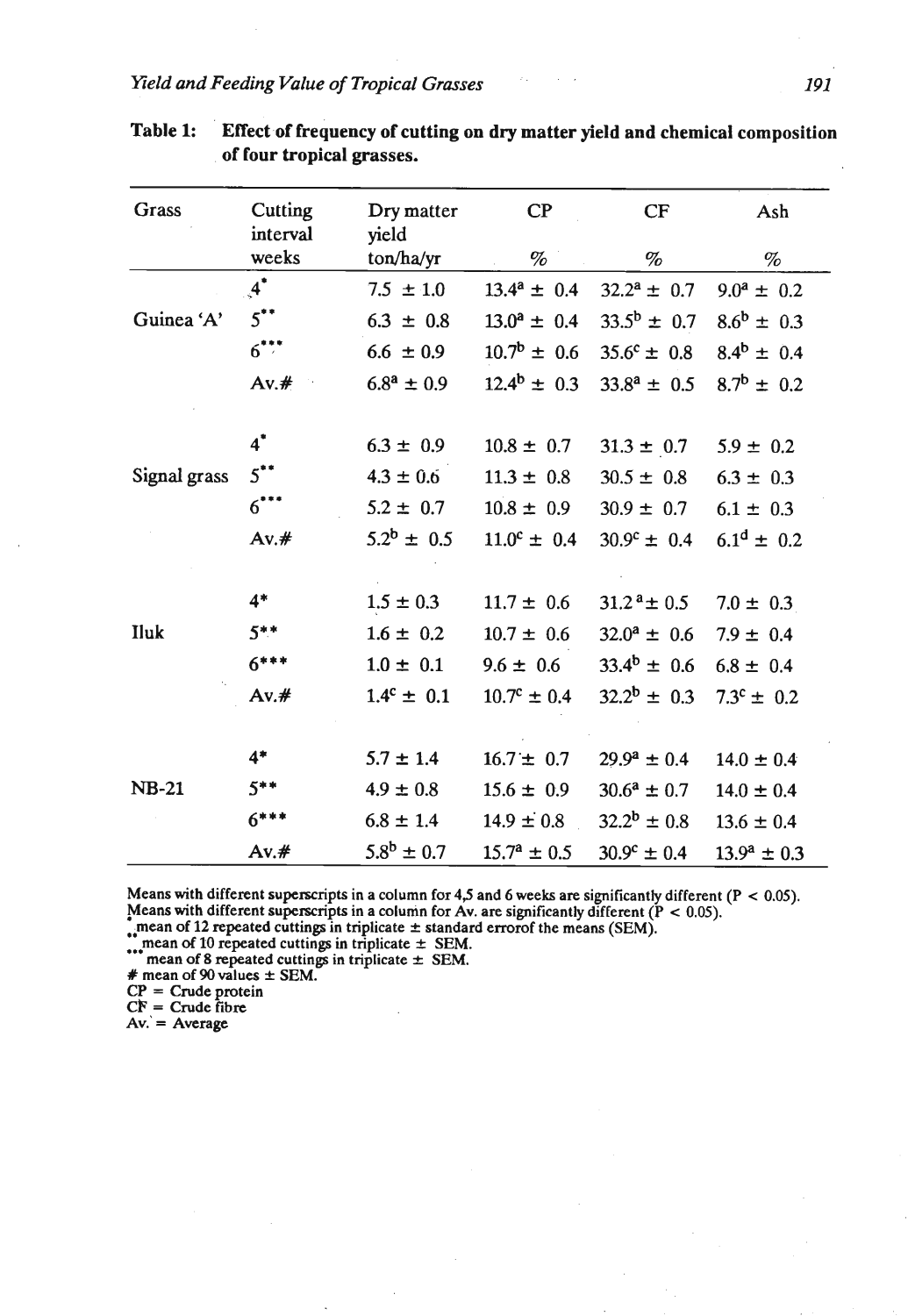| Grass        | Frequency of cutting (weeks)<br>*** |     |        |        |        |        |          |     |        |  |
|--------------|-------------------------------------|-----|--------|--------|--------|--------|----------|-----|--------|--|
|              | $4^*$                               |     |        |        |        |        |          |     |        |  |
|              | $\mathbf{C}$                        | CF  | Ash    | CP     | CF     | Ash    | $\bf CP$ | CF  | Ash    |  |
|              |                                     |     |        |        | $-9$   |        |          |     |        |  |
| Guinea 'A'   | $-0.6$                              | 0.1 | $-0.5$ | $-0.1$ | 0.3    | $-0.1$ | $-0.8$   | 0.9 | $-0.6$ |  |
| Signal grass | $-0.2$                              | 0.2 | $-0.5$ | $-0.3$ | $-0.1$ | $-0.4$ | $-0.4$   | 0.3 | $-0.8$ |  |
| Iluk         | 0.2                                 | 0.3 | 0.5    | 0.0    | 0.2    | $-0.3$ | $-0.5$   | 0.9 | $-0.6$ |  |
| $NB-21$      | $-0.7$                              | 0.3 | 0.1    | $-0.5$ | 0.8    | 0.2    | $-0.6$   | 0.7 | 0.0    |  |

Table 2: Correlation coefficients between **dry** matter yield and chemical composition.

.. **mean of 12 repeated cuttings in triplicate.** 

... **mean of** <sup>10</sup>**repeated cuttings in triplicate. mean of 8 repeated cuttings in triplicate.** 

#### **DISCUSSION**

According to the results, crude protein and ash content of Guinea 'A' was decreased whereas crude fibre content of Guinea 'A', Iluk and NB 21 were increased with increasing cutting interval. These results are in agreement with the other workers.<sup>10-16</sup> In general, plants ip the juvenile stage have high ratio of leaf to stem and greater accumulation of total photosynthate. With maturity, **ceU** wall constituents in older leaves increase and cell elongate resulting in less succulent leaves. In addition, the translocation of photosynthate from actively photosynthesizing leaves to the senescent leaves occurs. Consequently, lengthened cutting intervals are considered to have an increase in the content of dry matter and fibre; an increase, then a decrease or fluctuation in total dry matter production; a decrease in leaf: stem ratio, percentage of crude protein and mineral content and, a rapid decline in animal intake and digestibility.

On the other hand, crude protein content of all four grasses in this experiment were somewhat higher, compared, with the results of the other researchers. 10,13,16-20 This higher percentage of crude protein may have been due to the poor regrowth of these grasses. According to the results, positive correlation of crude fibre content and negative correlation of crude protein and ash content with dry matter yield for all four grasses were obtained. The correlation coefficient values were very much higher at six weeks cutting interval compared to other two cutting intervals. Furthermore, the values were much higher for Guinea 'A' and NB 21 compared to other two grasses. These correlation values are in agreement with the other workers. 10,13,16,18,21

In conclusion, it can be said that the productivity of all four grasses were not affected by frequency of cutting however, dry matter yields were low compared to average values reported by other workers in different land areas.<sup>10,13,16,18,21</sup> However, chemical composition of the grasses were affected by the frequency of harvesting and, the regrowth of all four grasses were very low throughout the experimental period: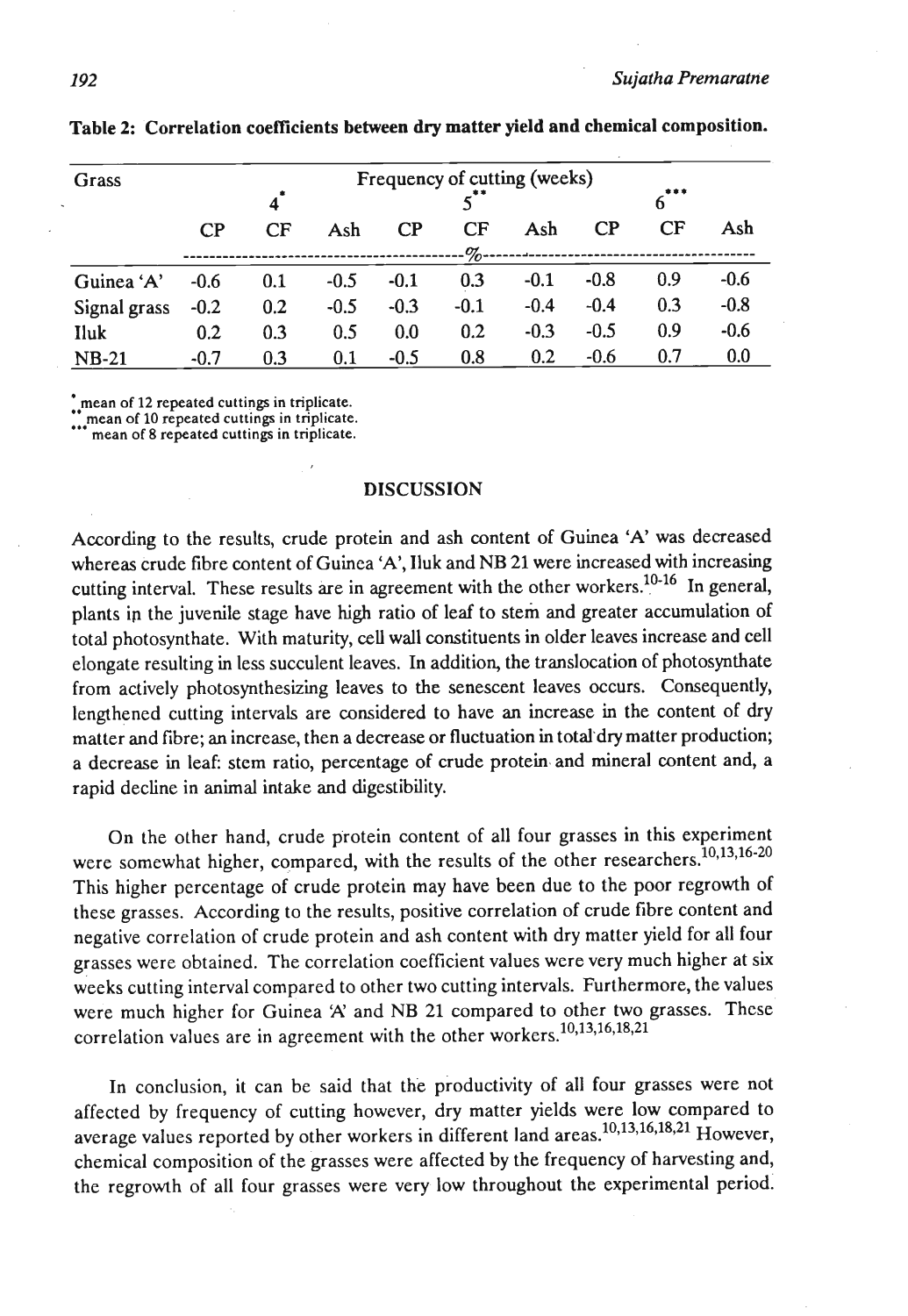### *Yield and Feeding Value of Tropical Grasses 193*

Being an abandoned tea land without fertilizer for about ten years may have created a soil which is very poor in organic matter, nitrogen and some of the minerals and, this in turn may have caused the poor performance of all four grasses in this particular land. Therefore, the results of this experiment suggest the necessity of fertilization in order to obtain the optimum yield and quality of forage in abandoned tea plantation areas.

## **References**

- 1. Appadurai R.R. (1968). *Grassland Farming in Ceylon.* Godamunne & Sons Ltd., Kandy.
- 2. Goonewardene L.A. & Appadurai R.R. (1971). Changes in feeding value with growth in three important fodder grasses in Ceylon. *Tropical Agriculturists.*  127: 145-151.
- **3.** Pathirana K.K. & Siriwardcne J.A. de S. (1973). Studies on the yield and nutritive quality of fourteen grasses in the mid-country of Sri Lanka. *Sri Lartka Journal of Veterinary Sciences* 21: 52-61.
- 4. Peris H. & Ibrahim M.N.M. (1986). Effect of defoliation on the leaf: stem ratios and their nutritive value of Guinea grass *(Panicum maximum, Eco type 'A'). Sri Lanka Jounral of Agricultural Sciences* 23(2):13-23.
- 5. Peris H. & Ibrahim M.N.M. (1985). Effect of intensity and frequency of defoliation on the yield and nutritive value of unfertilized Guinea 'A' *(Panicunr maximum, Eco type 'A'). Sri Lanka Journal of Veterinary Sciences* 33(1 & 2): 11: 18.
- **6.** Peris H. & Ibrahim M.N.M. (1987). Nutritive value of unfertilized Guinea grass *(Panicum maximum, Eco type 'A'): 1. Influence of defoliation frequency and* quality of herbage. *Sri Lanka Journal of Veterinary Sciences*. **35(1 & 2): 1-12.**
- 7. Panditharatne S., Jayasuriya M.C.N., Ranjith W.J.K.V. & Thrimawitharana S.C. (1978). . A study of the effect of nitrogen fertilization and intensity and frequency of defoliation on yield, chemical composition and feeding value of (*Panicum maximum*, Eco type 'A'): 1. Influence of defoliation frequency and<br>quality of herbage. *Sri Lanka Journal of Veterinary Sciences*. 35(1 & 2): 1-12.<br>Panditharatne S., Jayasuriya M.C.N., Ranjith W.J.K.V. & Thrimawi
- 8. Association of Official Analytical Chemists (1980). *Official Methods of Analysis (12th ed.)* Washington, D.C., U.S.A.
- 9. Steele **R.G.D.** & Torrie J.H. (1960). *Principles and Procedures of Statistics.*  McGrow-Hill Book Company, New York.
- 10. Chandhokar P.A. (1977). Establishment of Stylo (Stylosanthes gyianensis) and Kunai (Tmperata cylindrika) pastures and its effect on dry matter yield and animal